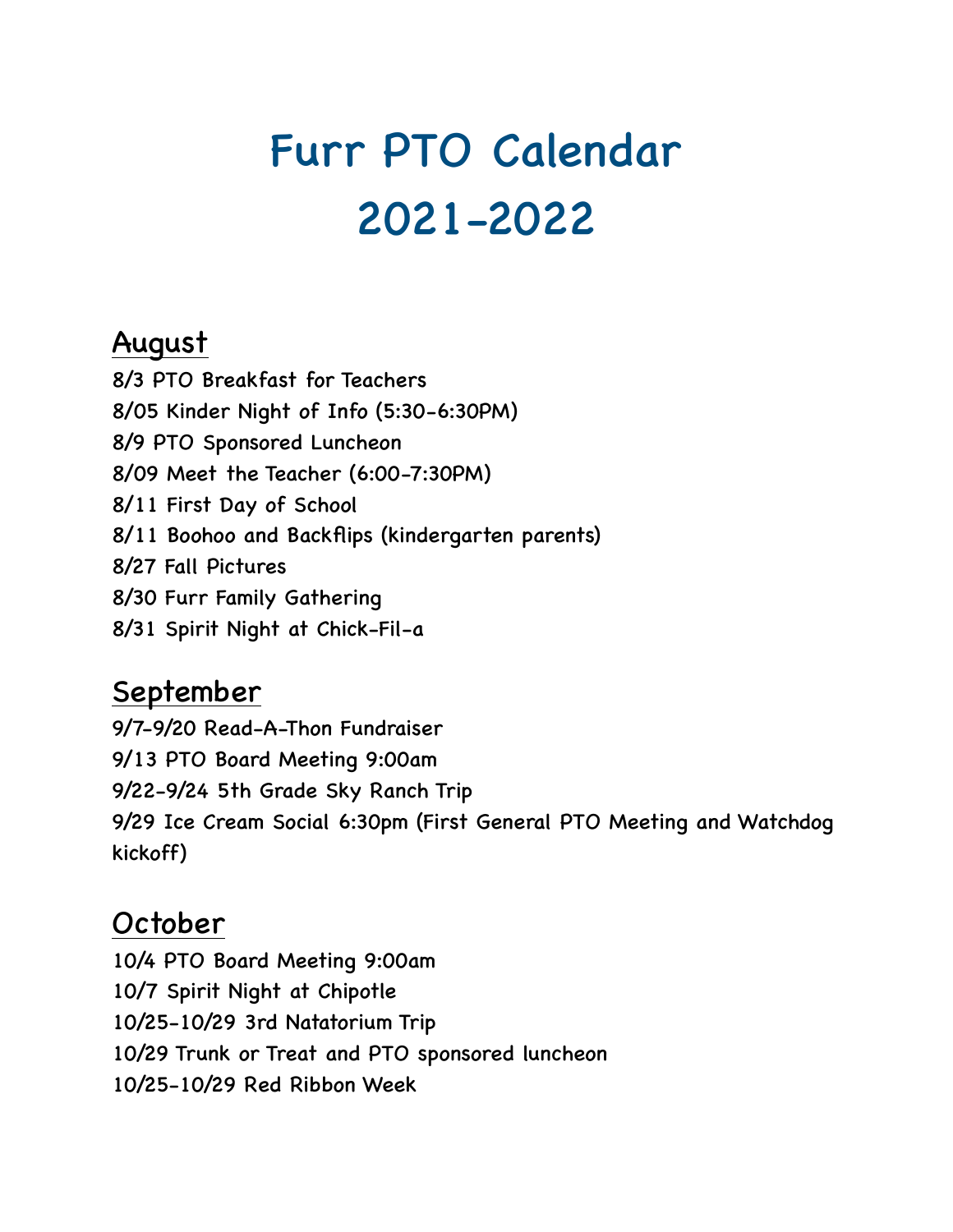## November

11/1 PTO Board Meeting 11/15-19 Bookfair 11/17 Giving Tree for Teachers and Luncheon 11/18-11/19 Special Friends Day

#### December

12/6 PTO Board Meeting 12/10 PTO Sponsored Breakfast 12/16 Hot Chocolate bar 12/17 Winter Party (Early Release)

#### **January**

1/10 PTO Board Meeting 1/13 Spirit Night at Chick-Fil-a 1/20 Meeting and Movie Night (PTO General Board Meeting)

## February

2/3 Cultural night 2/7 PTO Board Meeting 9:00am 2/10 Donut Date 2/14 Sweet Treats for teachers and Luncheon

# March

3/3 Open House 3/7-3/11Spring Break 3/21 PTO Board Meeting 9:00am